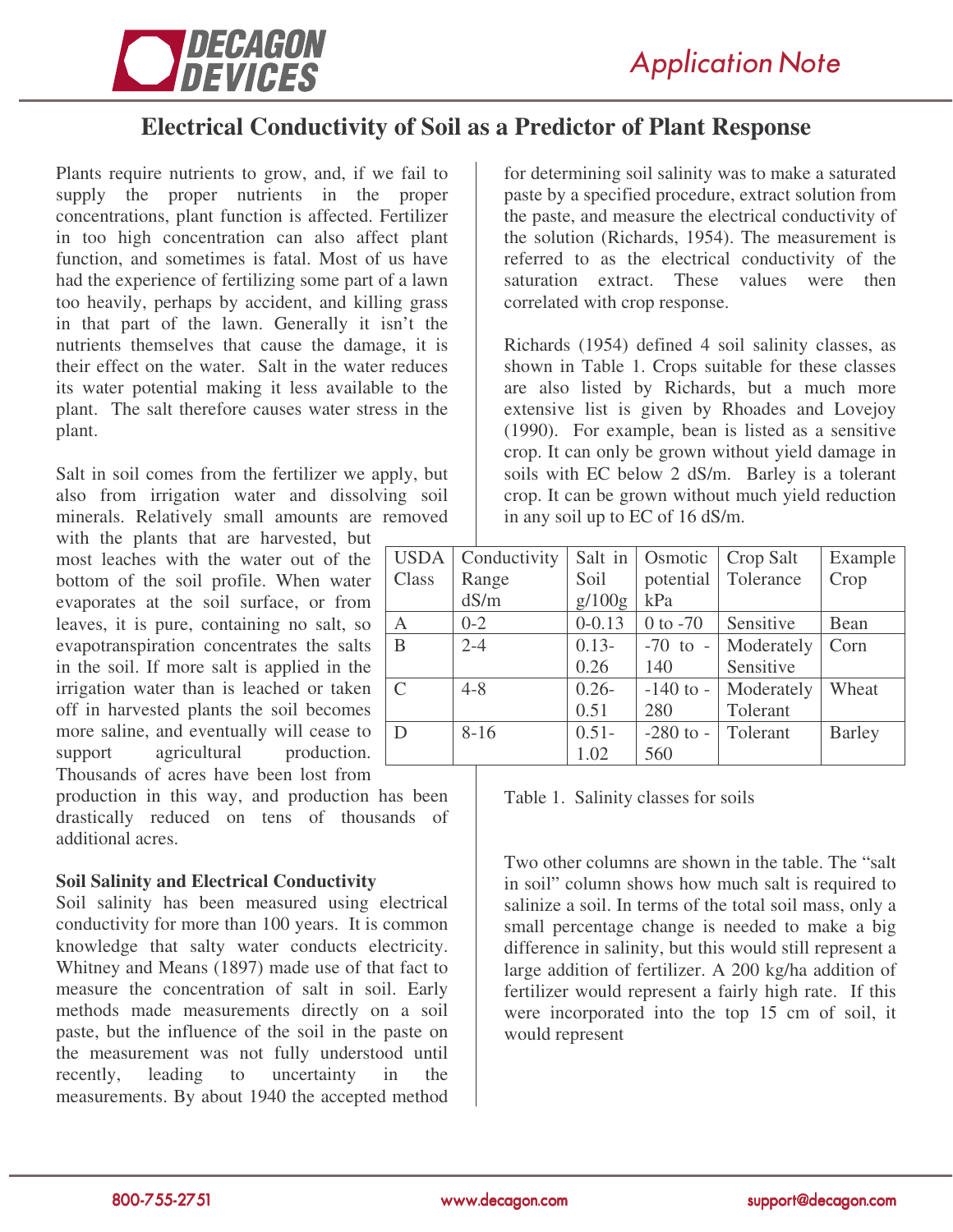

 $\frac{1}{1.3 \times 10^{3} \text{ kg}} \times 100 = 0.01 \%$ 1 0.15 1 10 200  $\frac{kg_{\text{fert.}}}{hq} \times \frac{1ha}{10^{4}m^{2}} \times \frac{1}{0.15m} \times \frac{1}{1.3 \times 10^{3}}$  $4 \frac{1}{2}$  $-\times \frac{1}{10^4 m^2} \times \frac{1}{0.15 m} \times \frac{1}{1.3 \times 10^3 kg_{\text{solid}}} \times 100 =$ *soil fert kg m*  $m^2$  0.15 $m$ *ha ha kg*

This wouldn't cause much change in soil salt percentage.

The other column shows osmotic potential of the saturation extract. To give some reference for this number, remember that the nominal permanent wilt water potential of soil is -1500 kPa. Osmotic potentials of plant leaves vary widely depending on species, but -1500 kPa is a kind of median value. The values in the table may seem small compared to the permanent wilt (PW) value, but remember that these are values at saturation. When a soil is saturated, water quickly drains to a "drained upper limit" (UL) water content which is around half the saturation value. The useful water storage of the soil is between the UL and the PW or lower limit water content, which, again, is about half the UL. The concentration of salts at the UL is about the same as at saturation because the water drained away, but the water loss between the UL and PW is typically by evapotranspiration, so little or no salts are lost. The concentration at the lower limit is therefore twice that shown in Table 1, which is significant compared to the permanent wilt water potential. Likewise the osmotic potential of the soil solution after fertilizing with 200 kg/ka and mixing wouldn't change much, but the same amount of fertilizer concentrated in a band near seed would have a much larger effect.

# **Measuring Electrical Conductivity of the Soil Solution**

As mentioned above, the earliest measurements of solution conductivity were made on soil samples, but it was found to be more reliable to extract the soil solution and make the measurements on it. When values for unsaturated soils are needed, those are calculated based on the saturation numbers and conjecture about how the soil dried to its present state. Obviously a direct measurement of the soil solution conductivity would be better if it could be made reliably. Two approaches have been made to

this measurement. The first uses platinum electrodes embedded in ceramic with a bubbling pressure of 15 bars. Over the plant growth range the ceramic remains saturated, even though the soil is not saturated, allowing a measurement of the solution in the ceramic. As long as there is adequate exchange between the ceramic and the soil solution, this measurement will be the EC of the soil solution, pore water EC. The other method measures the conductivity of the bulk soil and then uses empirical or theoretical equations to determine the pore water EC. The  $ECH<sub>2</sub>O-TE$  uses the second method. It requires no exchange of salt between soil and sensor, and is therefore more likely to indicate the actual solution electrical conductivity. The following analysis shows one of several methods for determining the electrical conductivity of the saturation extract from measurements of the bulk soil electrical conductivity.

Mualem and Friedman (1991) proposed a model based on soil hydraulic properties. It assumes two parallel conduction paths, one along the surface of soil particles and the other through the soil water. The model is

$$
\sigma_{b} = \sigma_{s} + \sigma_{w} \frac{\theta^{n+2}}{\theta_{s}}
$$
 (1)

Here  $\sigma_b$  is the bulk conductivity which is measured by the probe,  $\sigma_s$  is the bulk surface conductivity,  $\sigma_w$ is the conductivity of the pore water,  $\theta$  is the volumetric water content,  $\theta_s$  is the saturation water content of the soil and *n* is an empirical parameter with a suggested value around 0.5. If, for the moment, we ignore surface conductivity, and use eq. 1 to compute the electrical conductivity of a saturated paste (assuming  $n = 0.5$  and  $\theta_s = 0.5$ ) we obtain  $\sigma_b = 0.35 \sigma_w$ . Obviously, if no soil were there the bulk reading would equal the electrical conductivity of the water, but when soil is there the bulk conductivity is about a third of the solution conductivity. This happens because soil particles take up some of the space, decreasing the cross section for ion flow, and increasing the distance